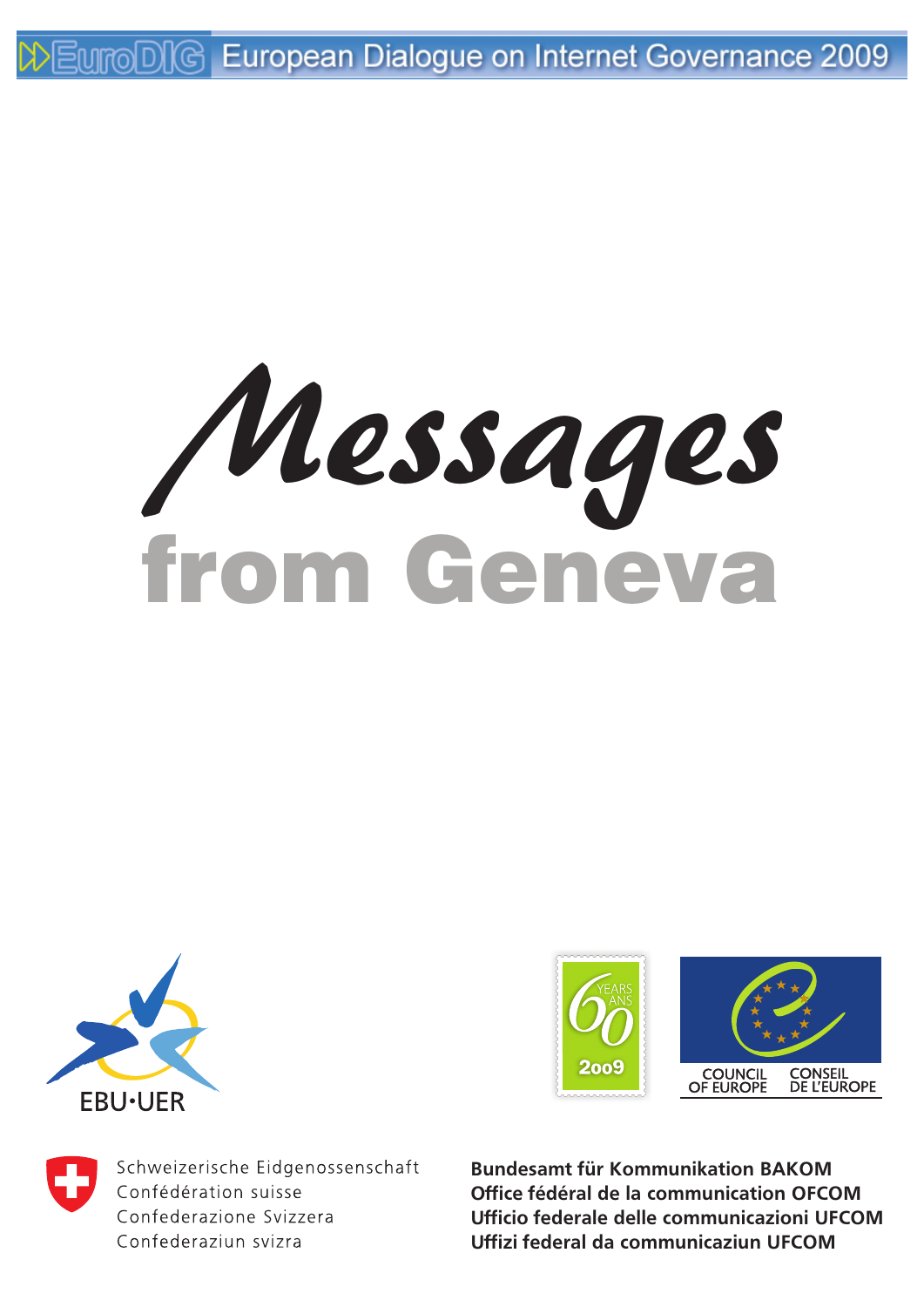European Dialogue on Internet Governance EuroDIG 2009

Messages from Geneva

# **Geneva, 14-15 September 2009**

co-organised by

the Swiss Federal Office of Communications (OFCOM) and the European Broadcasting Union (EBU), supported by the Council of Europe (CoE), held at the EBU Headquarters in Geneva, Switzerland

programmed by the open-ended EuroDIG programme network

Council of Europe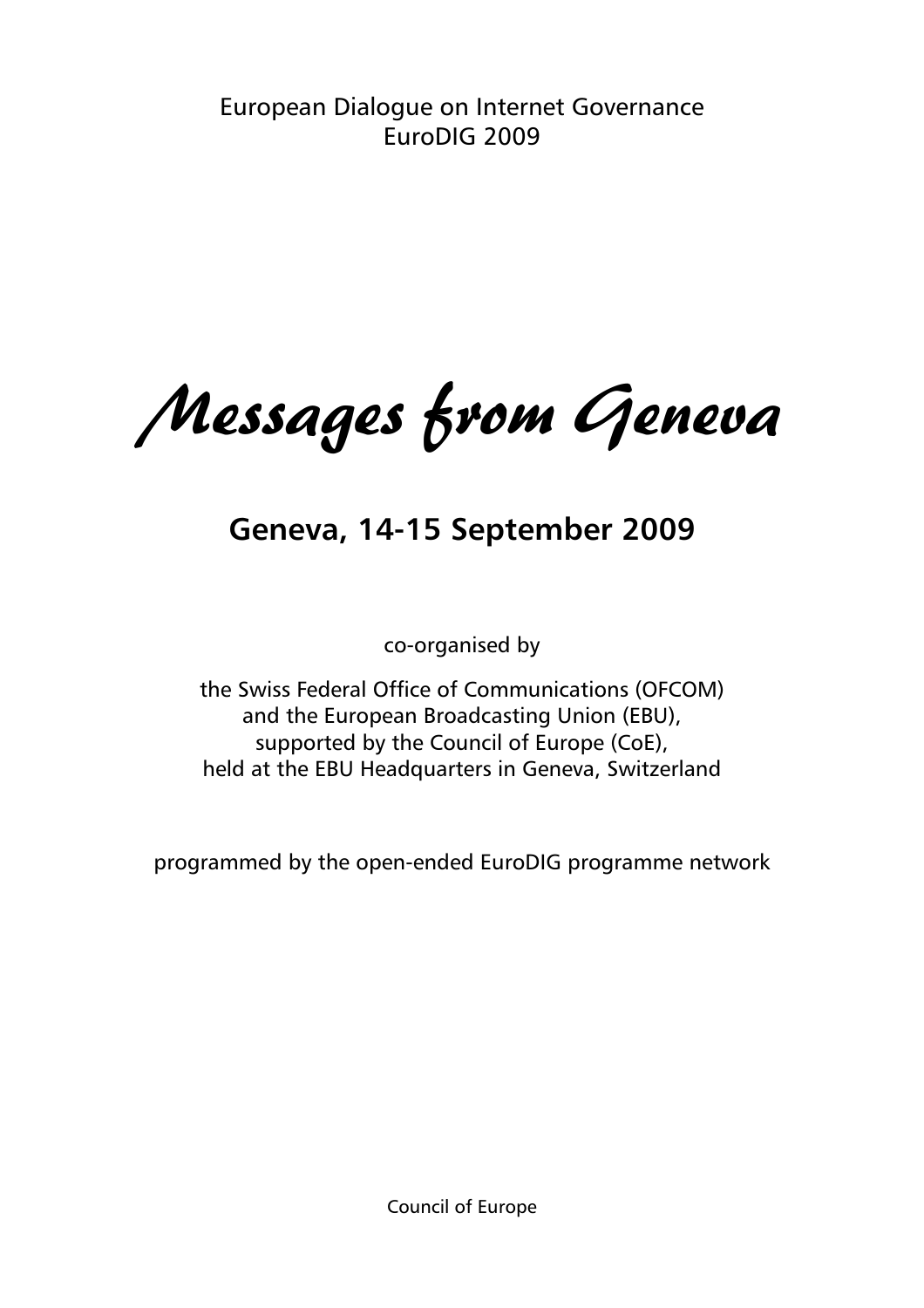Directorate General of Human Rights and Legal Affairs Council of Europe F-67075 Strasbourg Cedex

© Council of Europe 2009 Printed at the Council of Europe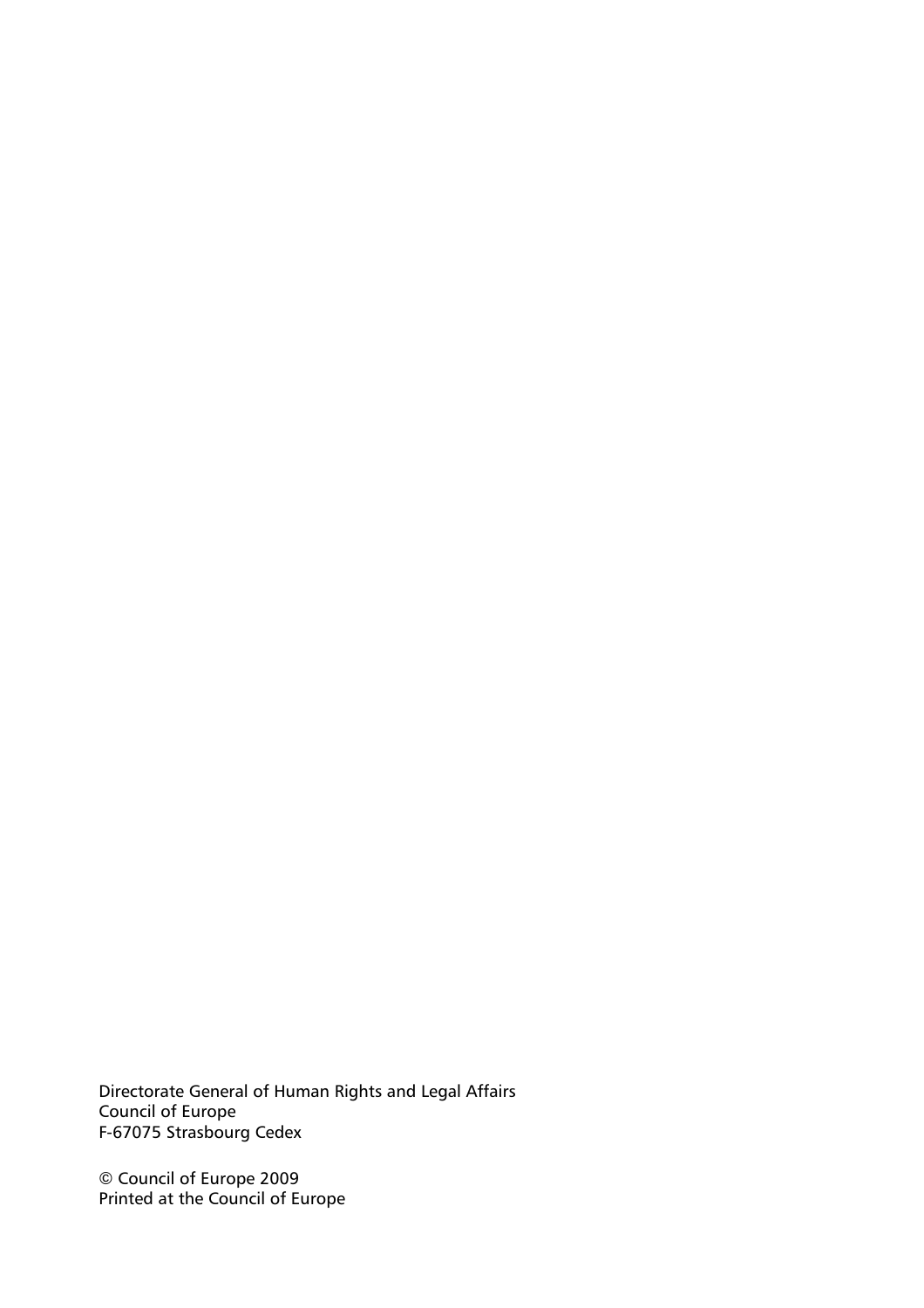### Information on EuroDIG

The Pan-European dialogue on Internet governance (EuroDIG) is an open platform for informal and inclusive discussion and exchange on public policy issues related to Internet Governance (IG) between stakeholders from all over Europe. It was created in 2008 by a number of key stakeholders representing various European stakeholder groups working in the field of IG. EuroDIG is a network which is open to all European stakeholders that are interested in contributing to an open and interactive discussion on IG issues. The stakeholders participating in the EuroDIG programme network comprise a considerable number of representatives from civil society, the business sector, the technical and academic community as well as European governments, institutions and organisations including the EU-presidency, the European Commission, the European Parliament, the Council of Europe and the European Broadcasting Union.<sup>1</sup> There was also important and substantial contributions to EuroDIG 2009 from other international organizations and certain representatives of non-European states, including the Secretariat of the IGF, Egypt (host country for IGF 2009), UNESCO and ITU.

The purpose of EuroDIG is twofold: first to help European stakeholders to exchange their views and best practices on the issues to be discussed at global IGF meetings and to identify common ground which is shared by all European stakeholders as well as highlighting the diversity of experience of the different European stakeholders; second to raise awareness in Europe and among European stakeholders about the relevance of the issues discussed in the IGF context and also to raise awareness of the value of the new multistakeholder discussion format developed by and around the IGF.

The second EuroDIG was held at the EBU Headquarters, Geneva, Switzerland, on 14-15 September 2009, and was attended by around 200 participants from all stakeholder groups and regions in Europe. It was co-organized by the Swiss Federal Office of Communications (OFCOM) and the European Broadcasting Union (EBU) with the support of the Council of Europe. The six workshops and four plenary sessions were organized by open networks of interested European stakeholders. More information on the sessions and its organizers can be found on www.eurodig.org.

Compared to the first EuroDIG of 2008, several steps had been taken for EuroDIG 2009 to enhance the participation of relevant stakeholders in the event: At the opening, a parliamentary roundtable was organized with representatives from the European Parliament, the Parliamentary Assembly of the Council of Europe and of national parliaments from EU member states and non EU member states. A number of youth representatives were invited to participate in the discussions.<sup>2</sup> An Internet Governance Capacity Building Programme was conducted prior to EuroDIG with a priority for stakeholders from Central and Southern European Countries. This programme included six months of teaching and research activities, participation of the best students at the EuroDIG event and a feedback loop through reports back to the programme.<sup>3</sup> Remote participation was provided through a combination of a streaming within the EuroDIG web and the informal discussions and social reporting performed by participants through tweets, social network and wiki reports (including individual reports in several European languages<sup>4</sup>).

This document contains a number of messages heard from EuroDIG participants during the dialogue. These messages are not a negotiated text but are seen by EuroDIG organizers as the key messages from Europe into the global debate.

The participants at EuroDIG 2009 expressed their view that EuroDIG should continue to be the platform open to all European stakeholders for discussing public policy issues related to Internet governance and should be considered the future European IGF.

NB: The EuroDIG community would like to pay tribute to one of the prominent contributors to European dialogue on Internet governance, Francis Muguet, who passed away in the weeks following EuroDIG.

<sup>1.</sup> For more information see: www.eurodig.org: programme network

<sup>2.</sup> This was done through the European Youth Forum sponsored by the Council of Europe. For more information see: www.youthforum.org.

<sup>3.</sup> This was done through the DiploFoundation's European Capacity Development Programme in Internet Governance (ECDIG) sponsored by the Swiss government. For more information see: http://www.diplomacy.edu/ig/display.asp?Topic=news-more/EuroDig

<sup>4.</sup> Wiki presenting personal summaries, views and impressions of some participants is available at: http://www.diplomacy.edu/ig/ eurodig09.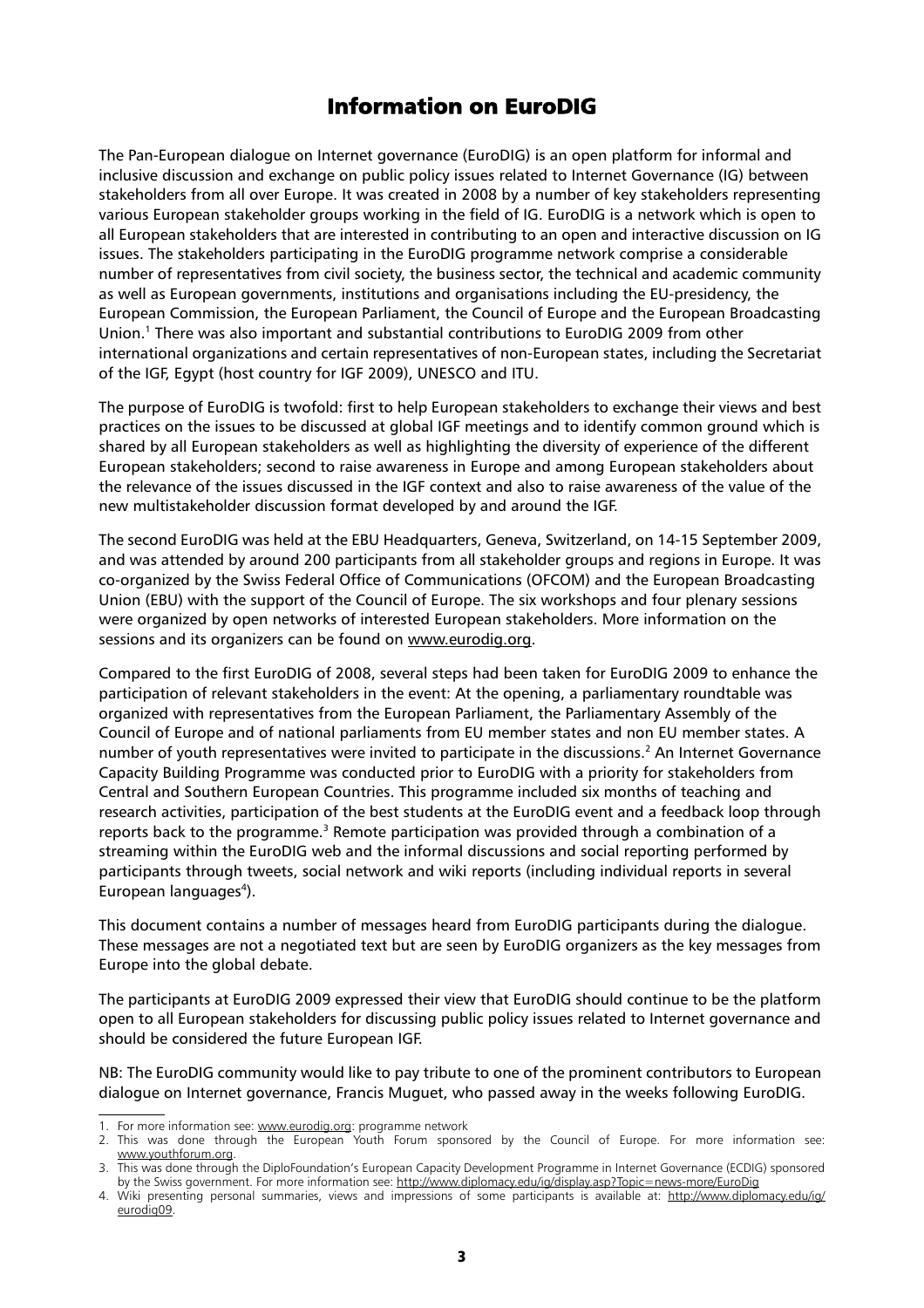**HUMAN RIGHTS** and the rule of law were considered to be fundamental issues in Internet governance with attention given to how best to implement and consolidate existing human rights standards in this context. The public value of the Internet as an infrastructure on which citizens increasingly rely for their social, economic and political development was highlighted as well as governments' key responsibilities in guaranteeing their citizen's rights and freedoms online.

T**HE INTERNET** and Internet services should be accessible to all and be stable and wellfunctioning. All regulation should be people-centred and use innovative approaches, taking into account the respective roles of all stakeholders.

M**ORE MEDIA EDUCATION** to empower users was considered essential, and national government initiatives to increase media education need to be implemented. Here, it was stressed that the Council of Europe should take a leadership role.

E**UROPEAN STAKEHOLDERS** should also support stakeholders from the developing world in successfully facing the challenges brought about by the Internet and support their participating in its governance.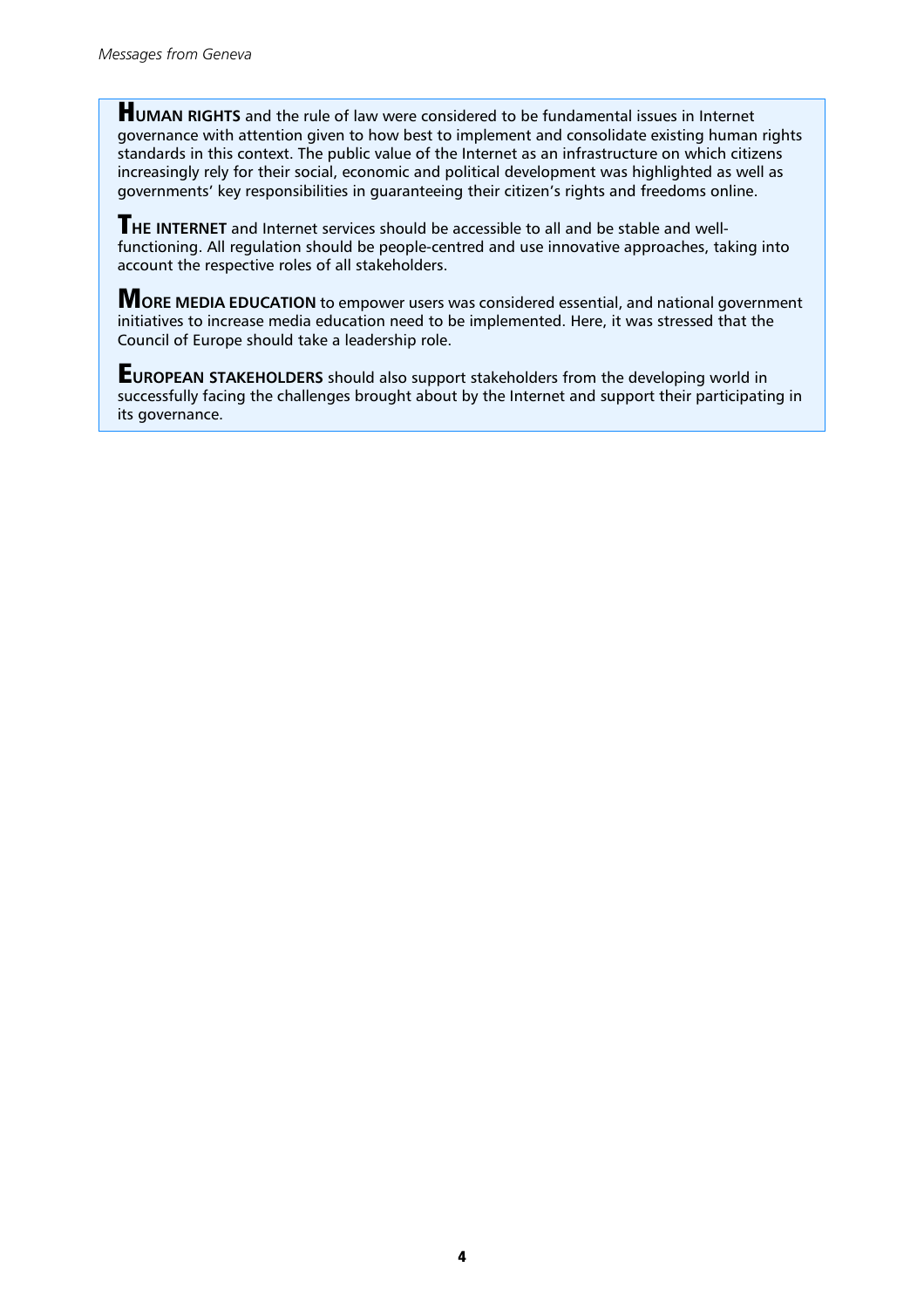# **Contents**

| Workshop 3: The Internet – critical to our lives: are we sure it's reliable? page 8 |
|-------------------------------------------------------------------------------------|
| Workshop 4: Cybercrime and cyber security: Private-Public Partnerships page 9       |
|                                                                                     |
| Workshop 6: The Internet of 2020: Future services - future challenges page 11       |
| Plenary 1: Access to content online: regulation, business models, quality           |
| Plenary 2: Online social media - governance issues from a user perspective page 12  |
| Plenary 3: The post-JPA phase: towards a future Internet governance model. page 13  |
| Plenary 4: Arrangements for a European IGF and future EuroDIG events page 14        |
|                                                                                     |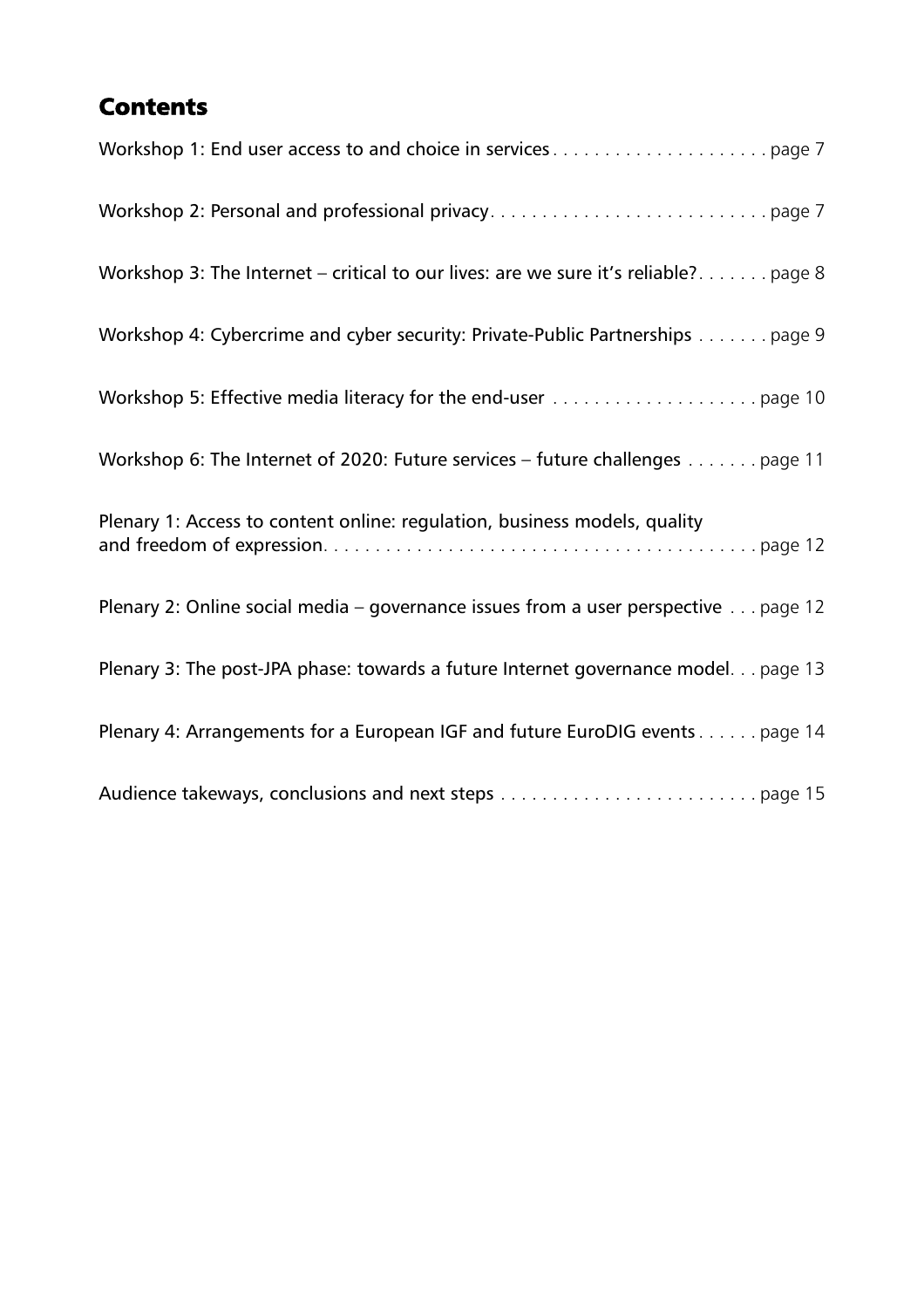# Workshop 1: End user access to and choice in services

#### Workshop 1

**Workshop focus: to explore the role of ISPs and governments with regard to Internet users' access to and choice of services; rights and freedoms of users as citizens and as consumers; what competition principles to underpin access to and use of content and services? The proposal to develop a (European) Internet users' rights charter.**

<span id="page-6-0"></span>"Network neutrality" was the central theme of discussions and was understood by many as users' access to and use and distribute of (legal) content, services and applications of their choice without discrimination. In this connection, the discussions underlined the following:

- It is crucial to provide fair and equal access to the Internet and the content that runs over it.
- As convergence translates into the rapid evolution of business models, it is important to ensure that quality content continues to be generated and distributed over the Internet, by both public and commercial

broadcasters, helping also to allay piracy concerns.

- Content is worthless to users if they are prevented from accessing it, with the right to receive and impart information and ideas underlined.
- The Norwegian Guidelines on Network Neutrality – Guidelines for Internet Neutrality were considered as a valuable source of reference.
- The importance of the EU legal framework for regulating telecoms services lays down (at the time of EuroDIG) which lays down basic principles, including transparency of access, non-discrimination and combating abuses of competition, and rules.
- Regulation/legislation should be introduced with caution. There was a preference for a multi-stakeholder approach in developing and agreeing on guidelines.

In looking ahead, the following proposals for follow-up were made:

To establish a European Forum on Network Management in order to bring together ISPs, regulators, users and applications providers and other stakeholders in order to understand trends, implications for the market, network investment and innovation and technology as well as the end-user concerns, to exchange best practices and to commit to guidelines – the Council of Europe, the European Broadcasting Union and the European Commission were considered to be appropriate actors which could facilitate this.

For the Council of Europe to consider the relationship between an Internet which is open (i.e. to endusers' access to Internet content, services and applications) and respects fundamental human rights (i.e. freedom of expression, communication and information) and to prepare guidance where practicable and appropriate to do so.

# Workshop 2: Personal and professional privacy

### Workshop 2

<span id="page-6-1"></span>**Workshop focus: privacy protection, control over one's personal data; privacy as both a fundamental human right and an essential facilitator for a global economy; privacy as a business competitive advantage; standards for online privacy, profiling and targeting: collecting information about the activities and interests of users; privacy and human rights in the workplace: the problem of surveillance of employees and work councils; privacy enhancing technologies: minimisation on the collection of one's personal information; towards global data protection standards that are legally enforceable.**

### **Need for a user-centric approach**

A user-centric approach to privacy at the European and global level was underlined with general consensus regarding the need for users to be able to control of their privacy. In this connection, there were two situations in which the informed consent of the user is required:

- When the users click but have no idea what happens, who/ where personal information is sent to, who is collecting this personal information, and if and how much personal information is being transferred to third parties (e.g. which and how many companies, entities or governments).
- When the users do not read and understand the terms of service (and even if they do understand) – do they have any real choice of services considering viable alternatives? Options should be provided that offer a realistic possibility that does not require an exchange of personal data for the desired service.

Furthermore, we are more and more constructed by world data collectors outside of our influence. We are not only leaving our information behind: our identity is actually being constructed by other players in the online world. The issue should be addressed that the environment is producing information about us, creating our identity without the participa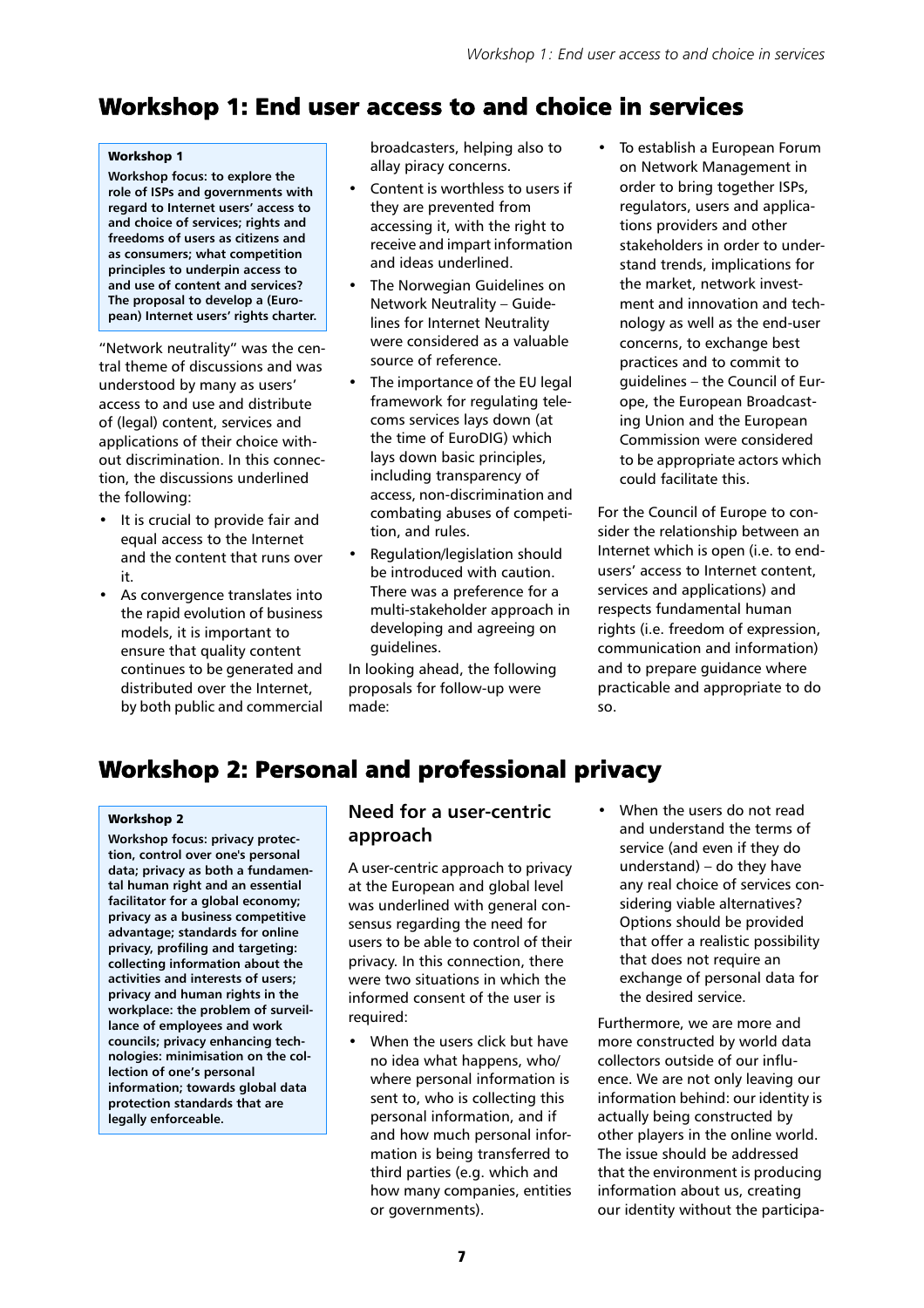tion and awareness of the data subject.

Need for user-centric legal regulation and next steps:

While online advertising plays a critically important role in the Internet and Web 2.0, the majority of users are not well-informed about the potential impact personal data collection will have on their daily lives. The advertising revenue model has not been addressed as yet adequately by policy makers.

Furthermore, increasing vertical consolidation between search engines and online advertising companies gives them unprecedented control over large personal information databases, and the issue between competition and privacy should be addressed.

The principles of privacy, data protection and self-determination should be included in the concept and design of applications and IT projects irrespective of whether

they are private or governmental, national or transnational processes. This also includes fostering open standards and open design.

Priority should be given to privacy of the body in Internet discourse both from a medical viewpoint as well as in the workplace, where RFID or other kinds of locators may be inserted into workplace ID or clothing, as well as medical apparatus.

Employees have a right to privacy at the (online) workplace; and their rights should be enforced. Basic rights such as freedom of speech and freedom of assembly should be strengthened in the information society. Online communications between employee associations (trade unions) and employees should be facilitated and free from monitoring.

A noteworthy best practice for many European countries would be that any introduction of technology that can serve to monitor workers must be co-determined by workers' representatives.

Access to online services should be possible in an anonymous way.

Data retention should be considered as a threat to privacy and to basic human rights such as freedom of expression, freedom of press and freedom of association.

Countries are encouraged to adopt and enforce data protection laws covering all sectors, both online and offline, based on international privacy standards that are built on the rule of law, supportive of democratic institutions, and safeguard human rights such as Directive 95/46/EC on the protection of individuals with regard to the processing of personal data and on the free movement of such data and the 108 Convention for the Protection of Individuals with regard to Automatic Processing of Personal Data.

## Workshop 3: The Internet – critical to our lives: are we sure it's reliable?

### Workshop 3

<span id="page-7-0"></span>**Workshop focus: The Internet is a critical resource, but what does that mean? Is it managed as such? Are the current arrangements sufficient? And what are the major challenges to the future stability of the network? What are the roles of the different stakeholders? How are operational decisions made and coordinated (and funded)? What is the influence of national requirements? How does national work take into account wider international circumstances (bearing in mind that one country's network can impact another's)? If the Internet is considered as critical information infrastructure, what does that mean for our decisions and co-operation in reaching the decisions?**

There was some consensus about the Internet being "always available". The reliability of (dependency on) the Internet was considered to be very important. Consequently, this requires better preparation for crises, in particular by conducting national and international exercises.

Notwithstanding the technical and economic requirements for connecting the billions of people who are not yet connected, the importance of education and awareness raising and also the ease of use technologies and user interfaces was underlined in order to make the Internet a true commodity for all.

With the evolution of the Internet, national and international collaboration and co-ordination between actors needs to develop simultaneously. In this connection, it was suggested that co-regulation should supplement self-regulation measures.

The reference to the "reliability" of the Internet was understood by many as including the integrity of, and confidentiality and safety for, users. Attention and focus on this aspect of "reliability" was raised.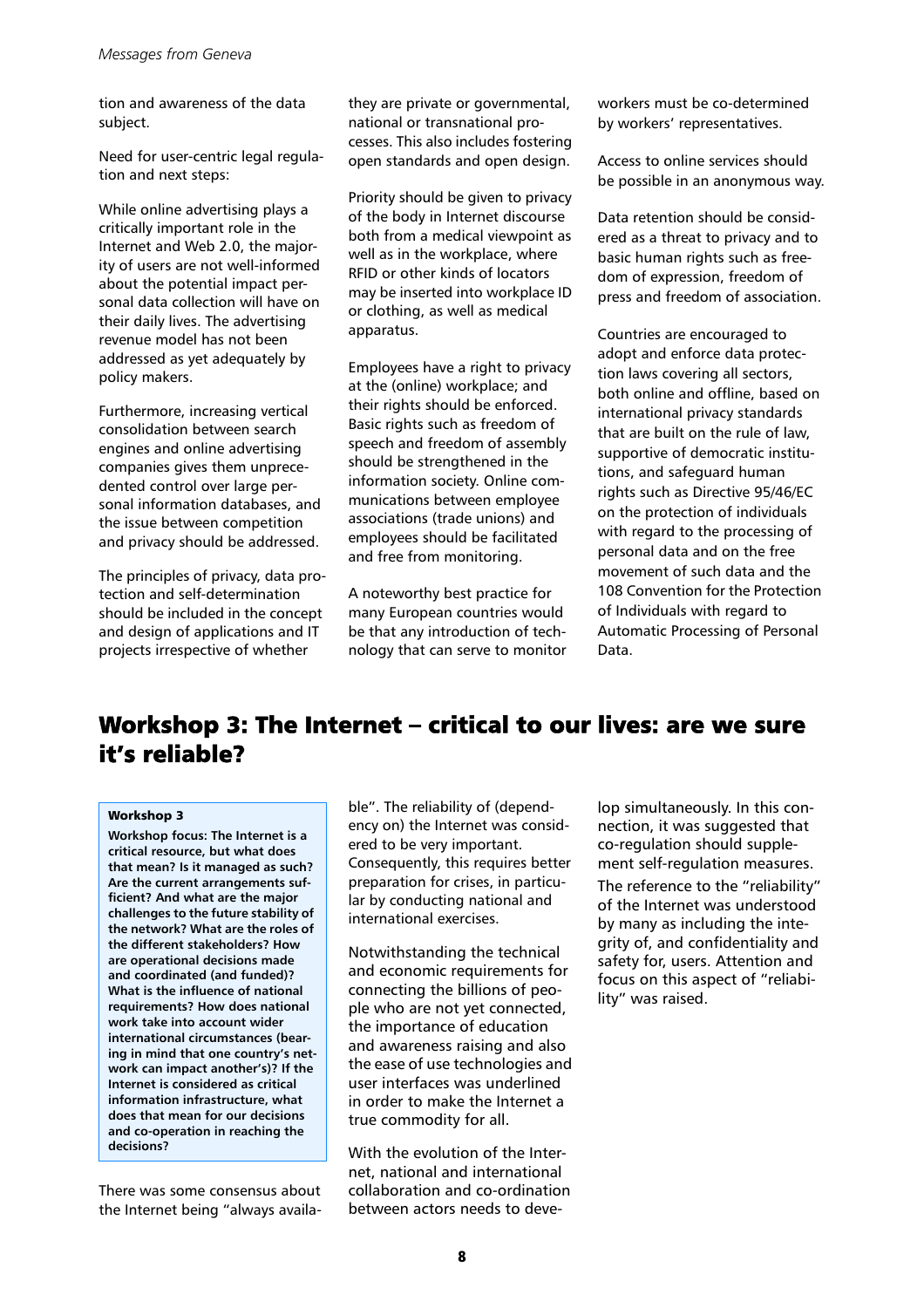## Workshop 4: Cybercrime and cyber security: Private-Public Partnerships

#### Workshop 4

<span id="page-8-0"></span>**Workshop focus: Responsibilities of providers/operators. Ownership of works/content on social networking sites? Intellectual property, digital rights management. Digital identity. Storage of personal data. Are there user friendly business models? Respect for privacy as a business advantage? Dealing with identity theft, identity fraud, and information leakage. Dignity, security and privacy of children. Controlling one's own data and data retention. Default privacy settings. How to delete profiles? The ethical dimensions of social networks. The use of social networking sites for political mobilisation.**

**What are the current issues in cyber security and cybercrime? How to build effective public-private partnerships to meet new and emerging threats? How do we increase robustness while, at the same time, limiting the impact of stress on IT infrastructure, services and users? What has to be done on global, what on regional and national level? How can we assure that privacy and freedom of expression are respected while security is enhanced at the same time?**

There was reference to the prevention of crime with regard to child protection which, for example in the UK, is carried out by the blocking of child abuse (and other illegal content) sites and by protecting "innocent sites". In the UK, the effectiveness of blocking schemes varies and blocking is performed by the industry against a list notification and is open to judicial challenge. There was general consensus that child abuse should be blocked. There was much less consensus on the blocking of other content which could require a different approach.

Audience participation highlighted an array of other issues which they believed to be priorities for action and/or intervention which included phishing, hotlines, malware, botnets and criminal money on the Internet.

The moderator commented on the "Internet Community" being quick to identify issues of crime and nuisance behaviour on the Internet (bullying, libel, interference with freedom of speech, identity theft, fraud and issues that undermine public confidence) in order to seek consensus on appropriate and proportionate responses. At the same time, he added, it is somewhat understandable that parliamentarians and governments feel pressured to legislate in response to public concern.

Online activities which are illegal offline might require a different response (even though that which is illegal offline is generally illegal online). The principle of proportionality in responding was raised. It was mentioned that laws rarely prevent what they forbid and, as a result, the private sector and users prefer to "design out crime".

There was general agreement that strategies to fight cybercrime were needed and that they should be consistent with democratic principles, respect for the right to life and the rule of law.

The issue of data protection vs. authentication used to enhance security was addressed with particular reference to the threats to privacy and personal data and the threats to democracy and fundamental rights. At the same time, cybercrime was considered to be a major threat, and the anonymity of criminals and the lack of traceability of cyber attacks were highlighted as key problems. Authentication policies were considered to be inevitable. In response, in order to avoid such policies from undermining privacy and the protection of personal data it was proposed:

• Measures to fight cybercrime should be taken on the basis of existing treaties, in particular the Conventions on Cybercrime and on the Protection of Children against sexual exploitation and sexual abuse.

- Global trusted privacy and data protection policies and systems should be established, for example on the basis of the 108 Convention for the Protection of Individuals with regard to Automatic Processing of Personal Data.
- Trusted authentication systems should be put in place with privacy guarantees.

The theme of "new technology – new threats?" was discussed with reference to the potential impact of new technologies such as cloud computing, IPv6, DNS SEC, Web 3.0 on issues of cybercrime and cyber security including their capacity to provide potential solutions.

In the concluding session, there was reflection on the lessons learned regarding legislation and crime prevention in the offline world, in particular it was suggested:

- There was a need to be creative in framing appropriate and proportionate responses,
- The best approaches often started by involving users and those who understand the environment and/or the technology relevant to the problem, and
- The need to start by understanding the problem and sharing perspectives with all stakeholders.

It was stressed that interventions and legislation do not always follow these suggestions and that there is a need to develop a new model of "co-operative regulation" (stakeholder regulation). Further, it was stated that there should not be an assumption that an approach that worked in one context (e.g. blocking of child abuse sites) would work in another context. Consequently, proper analysis and research was underlined in order to show whether interventions had suc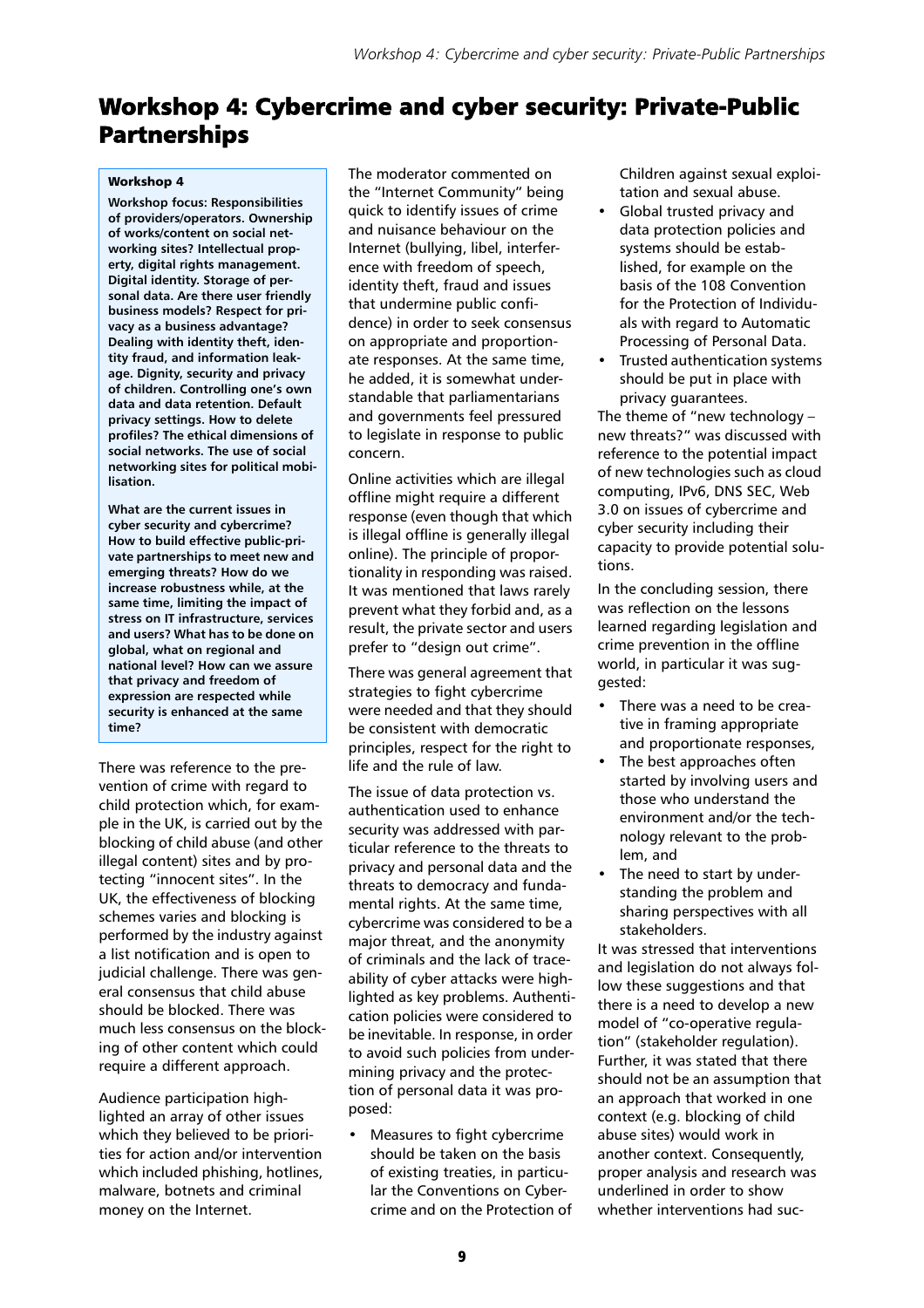cessfully dealt with the problems they were intended to address. Agreed principles (e.g. those emanating from Council of Europe Conventions) were encouraged wherever possible rather than

developing new or narrower legislative approaches.

## Workshop 5: Effective media literacy for the end-user

#### Workshop 5

**Workshop focus: Citizenship; competences; consumerism; media coaching; user aggregation; serious games; identity construction; human rights respect and implementation; online resources; open educational resources; crosscultural education and communication; cultural diversity; towards a European media literacy model; governance of media education; mapping of media education policies; dynamic coalition on media governance.**

<span id="page-9-0"></span>There was considerable focus on identifying media education initiatives in Europe and considering whether they are efficient and how they are evaluated. There was also reflection on what can be done next to render these and future initiatives more effective.

Discussions revealed gaps in media education, namely gaps in participation, transparency, socialisation and ethics.

The need for new information eskills was underlined, in particular the importance of play (for problem solving e.g. serious games), of performance as a way of constructing identity, of simulation, of multi-tasking, of transmedia navigation, of (social) networking, and of negotiation. These should be added to the more comprehensive competences around the Six C's: Comprehension, Critical thinking, Creativity, Consumption, Citizenship and Cross-Cultural Communication.

In this connection, three main questions were raised:

• Are schools the most effective environments to teach and learn media education or are they obsolete?

The *tour de table*, which showed many examples of good practices, demonstrated that the early training of teachers is key. Such training still remains behind in many countries, especially as teachers continue being trained in traditional disciplines whereas media education competences tend to be transversal.

• What informal ways forward for media education, and are they effective?

Informal ways to promote media education were also supported by many examples, in the private sector, in the public media sector, etc. They tend to focus on lifelong training of professionals and to be carried on in a variety of ways, including long distance training and e-learning strategies.

• Can standards for media education help and therefore what is media education for Europe?

The issue of standards that would work across Europe was also very fruitful as the participants all acknowledged the idea that media education could be a way to build citizenship across Europe. The participants gave examples of policy frameworks that could be adapted to national situations as well as examples of tools like the Council of Europe Internet handbook that have transnational and transborder empowering validity.

Among the suggestions that participants were ready to take home with them, the most salient for efficiency were:

• more focus on teacher training at all levels of the curriculum; more efforts to provide alternatives to silo disciplinary

studies, and to mirror the training of teachers with the expected outcomes of students;

- more synergies between informal sector and formal sector to change scales and to facilitate access to highly developed tools; the divide between the two sectors should be bridged via multi-partner initiatives;
- move toward a European literacy model that would promote human rights for an open and public education ready to meet the challenges of the "Information Society". Ensure that the e-competences develop cross-cultural communication and European Citizenship;

During the final tour de table, the participants summarised their feelings about media education using keywords that all emphasise a facet of the issues, namely:

- Life long learning
- Digital competence
- **Flexibility**
- **Engagement**
- Confidence
- Involvement
- in partnerships
- Multistakeholderism
- **Empowerment**
- Equality of opportunities
- Networking the literacies / transmedia / transliteracy
- Social networks, social media
- European literacy model
- Open source
- Media cultures
- Professional standards
- Standard settings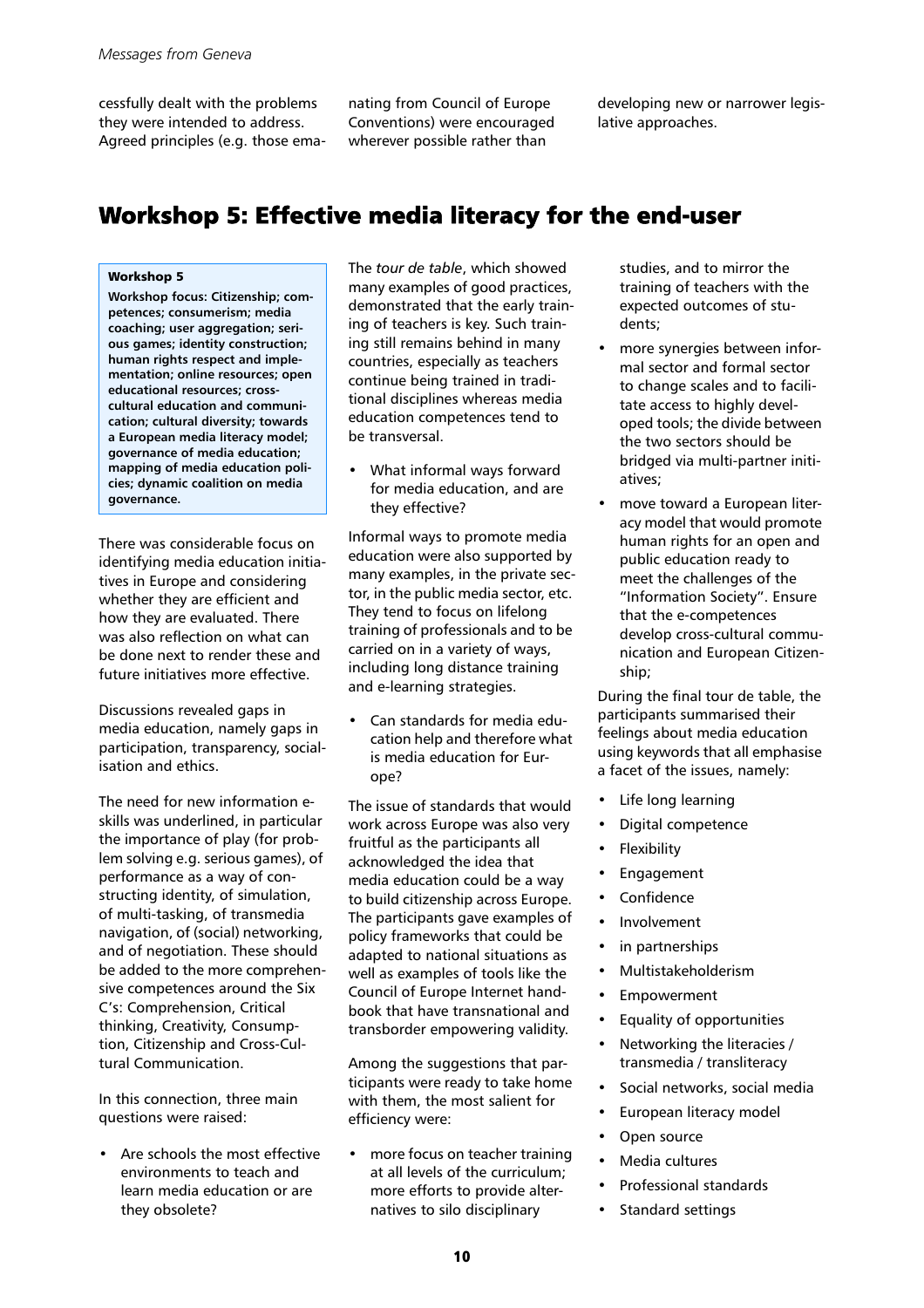## Workshop 6: The Internet of 2020: Future services – future challenges

#### Workshop 6

**Workshop focus: Services in 2020; challenges to existing non-telecom regulation such as copyright, cross-border issues and other kind of non-harmonisation of regulation and legislation, including data protection, privacy and other public policy aspects; RFID – Internet of things, cloud computing.**

The future is uncertain. Many ideas have been and can be discussed, but actually we do not know how the Internet looks like even in 2010. However, it is certain that it will change and many aspects of it are going to be different with new views on services including public services, access, copyright, and on the spread of future IT policies.

<span id="page-10-0"></span>The discussions crystallised around the following topics:

- From a technological point of view, we see an increase in "things communicating with things" (not only "humans with services") and, therefore, communications networks will become more dense. There is also a confusion that the "Internet of Things" is the same as RFID enabled technologies. The "Internet of Things" is much more than RFID.
- From a business perspective, emphasis was put on how can innovation can be promoted (with new regulatory incentives, new copyright regimes, new competition law provisions) and, in addition, the desire to work out better guidelines for future policy makers.
- The European Commission is aware of the forthcoming challenges and has issued several documents: ICT Policy Agenda 2015, Green Knowledge Society (14 September 2009), Communication (Action Plan) on the Internet of Things (June 18, 2009), and Recommendation on RFID (May 12, 2009). It was stressed that

these documents merit attention notwithstanding any doubts about their ability to address all the needs of the incoming information society including the Internet in 2020.

- Trust and awareness in the Internet of 2020 was underlined, in particular with regard to copyright regimes and privacy/data protection. As regards copyright, it was mentioned that the younger generation does not believe in the regulatory regime anymore. Further, it was questionable whether a regime could survive if it is not accepted in society (social consciousness). In contrast, it was stressed that some copyright protection is unavoidable, and that the system of collective licensing may well prove to be the most suitable. It was stressed that there is a need to continue discussing the issue of copyright taking into account open access requirements.
- As regards privacy and data protection, there were a range of questions posed such as who owns my online profile and who may collect this data? It was noted that developments regarding the Internet of Things are likely to raise further concerns about data security, data integrity and data control. The European Union approach refers to privately established frameworks which have to be submitted for review in accordance with Article 29 of the EU Data Protection Directive. Apart from this regional approach, it was considered desirable to have an international framework which improves the data protection regime.
- As regards RFIDs, it was recommended that privacy and data protection impact assessments (PIAs) should be developed by operators following

an RFID PIA framework drafted by industry in collaboration with stakeholders that is ultimately endorsed by Article 29.

• Public service media were considered to be a special concern. Some considered it likely that public service media will lose market share in distribution and, consequently, will need to adapt their activities to make content available. The demand, wherever it may be requested, for national and regional content was considered likely to increase and might therefore require changes in the traditional management methods of public services, including the licensing of rights to distribution mentioned above. Furthermore, social networks are likely to increase the potential participation in/of public service media leading to more blurring of radio and television.

Social networks will likely gain in importance. Facebook-style networks may develop towards virtual "facerooms" where "friends meet and spend time together" thereby adding pressure on legislation and rules to become more technology-neutral and modern. Twitter-like services could become more prominent. Peer-filtering and peer-reviewing could become more important. A stable legal framework which addresses human rights, such as the right to privacy, should be implemented especially in order to avoid or reduce the risk of civil society losing confidence in new technological possibilities. Overall, major efforts are necessary to address the Internet issues in 2020 which are not only IT Policy changes. That said, IT policies need to be redefined and only a multi-stakeholder approach which encompasses the ideas of all concerned parties would be lead to adequate results which optimises the Internet 2020 environment.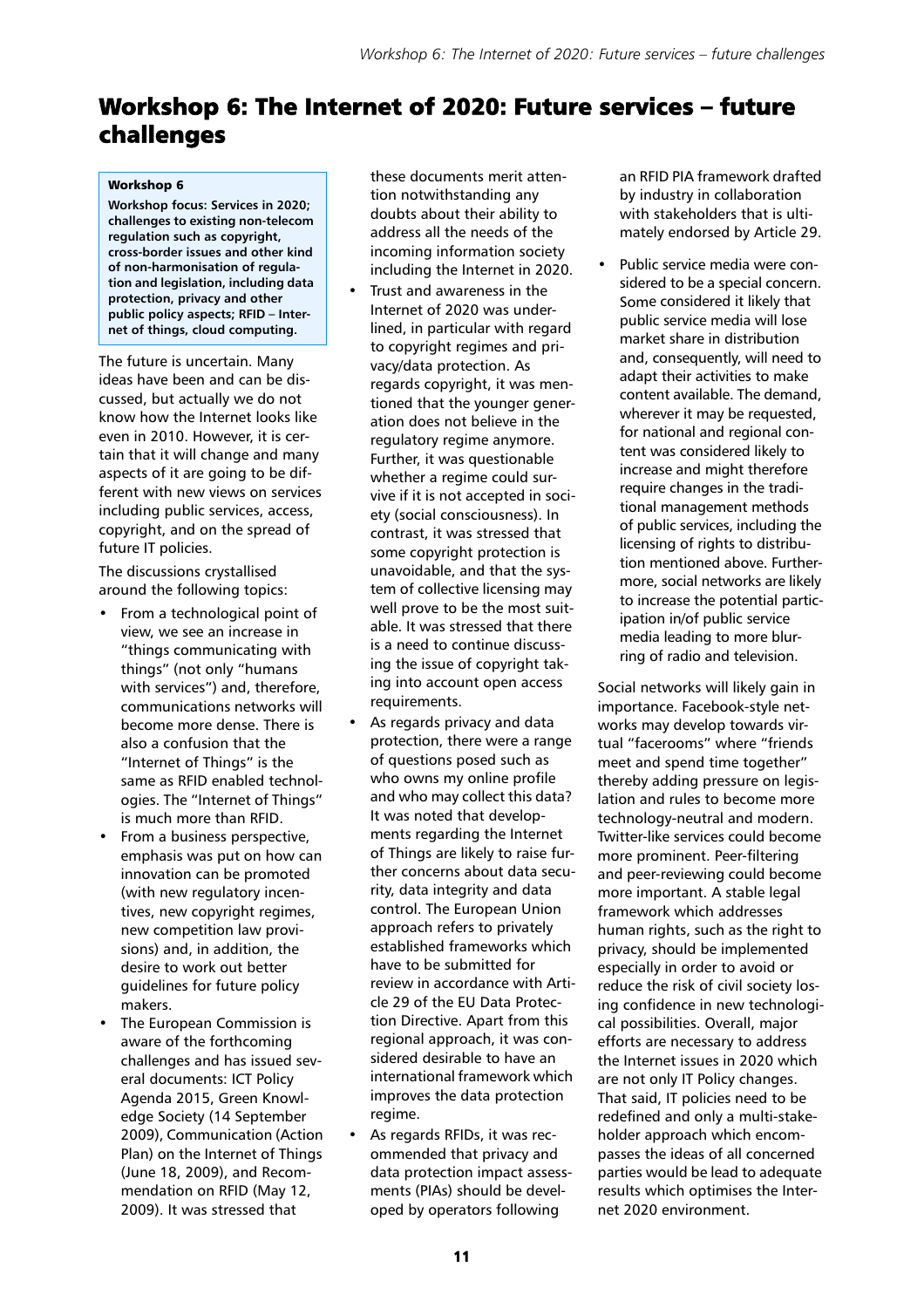### Plenary 1: Access to content online: regulation, business models, quality and freedom of expression

#### Plenary 1

**Plenary focus: The questions can be grouped into 4 clusters: How does user generated content influence the diversity and quality of information and content? How will future business models for quality information/content look like? What role for public service information/content/media in the online environment? How should media and online content regulation develop in order to serve users' demands? From a user perspective, what online information/content will have to be paid for in the future and what will be free?**

A basic principle that was agreed on was that users should be able to access, use and distribute the content, services and applications of their choice, with the various 'gatekeepers' in the ICT value chain respectful of their responsibilities in this regard (and taking into account technical and legal constraints). This was desirable from both a socio-economic perspective but also crucially in line with (Article 10 of) the European Convention on Human Rights, in particular the freedom to access and impart information and knowledge, the freedom of expression and communication.

<span id="page-11-0"></span>The question of how to ensure that quality content continues to be made available both on- and offline, with the removal of barriers to its diffusion, was raised. This included discussions on the rapidly evolving nature and benefits of user created content, the role of public service media and public funding, and the importance of fostering legal business models for the wide diffusion of content also from the perspective of offering an alternative to online piracy.

It was concluded that specific follow-up action was needed, namely:

Under the auspices of the Council of Europe, a multi-stakeholder, co-operative working group should be initiated to work towards preparing guidance on protecting and fostering unrestricted user access to online content, applications and services, taking into consideration:

- applicability of fundamental rights to the open Internet,
- public value,
- reliability and accountability of the information and of the sources,
- meaningful transparency and consumer choice,
- competition,
- due process,
- innovation imperatives,
- illegal content,
- technical realities such as traffic congestion,
- socio-economic benefits.

2. The barriers to user access should be considered across all layers of the ICT value chain, from infrastructure to applications layers. This process should start and seek to establish an understanding among relevant stakeholders (ISPs, applications and content providers, users/ civil society, legislators, regulators and governments) as a matter of urgency. Work feeding into this process should include Norway's Guidelines on Network Neutrality: http://www.npt.no/ iKnowBase/Content/109604/ Guidelines%20for%20network% 20neutrality.pdf) and the Internet Rights and Principles Coalition: http://www.internetrightsandprinciples.org.

3. The EBU and related stakeholders should continue to work around quality content: what it means; how to produce it; the role and potential of user created content; how to diffuse (quality) content as widely as possible, in particular by removing barriers which could include re-examining licensing and copyright obstacles.

4. The digital divide and disability dimension of the issues should also be recognised in the discussion, and relevant links with related IGF work be made, such as the APC-produced Global Information Society report on Access to Content.

## Plenary 2: Online social media – governance issues from a user perspective

The discussions focused on identifying who (i.e. a typical Internet user) is being governed and in understanding why and how users behave in online social [media/networks, noting that there](http://www.npt.no/iKnowBase/Content/109604/Guidelines for network neutrality.pdf)  are approximately 41.7 million users registered in online social networks. Moreover, there question was asked who, if anyone,

should be concerned with their governance? The interactive and [creative opportunities for users on](http://www.npt.no/iKnowBase/Content/109604/Guidelines for network neutrality.pdf)  these platforms was underlined, as was the need to better understand users' needs, desires and responsibilities.

Concern was raised regarding what is public and what is private on social networks. For many,

there is the perception of the Internet as a public space. This [uncertainty led one participant to](http://www.npt.no/iKnowBase/Content/109604/Guidelines for network neutrality.pdf)  share her experience, in particular her problems, in trying to remove [herself \(delete her profile\) from a](http://www.internetrightsandprinciples.org)  well-known social networking site.

It was acknowledged that there [are, generally speaking, certain](http://www.internetrightsandprinciples.org)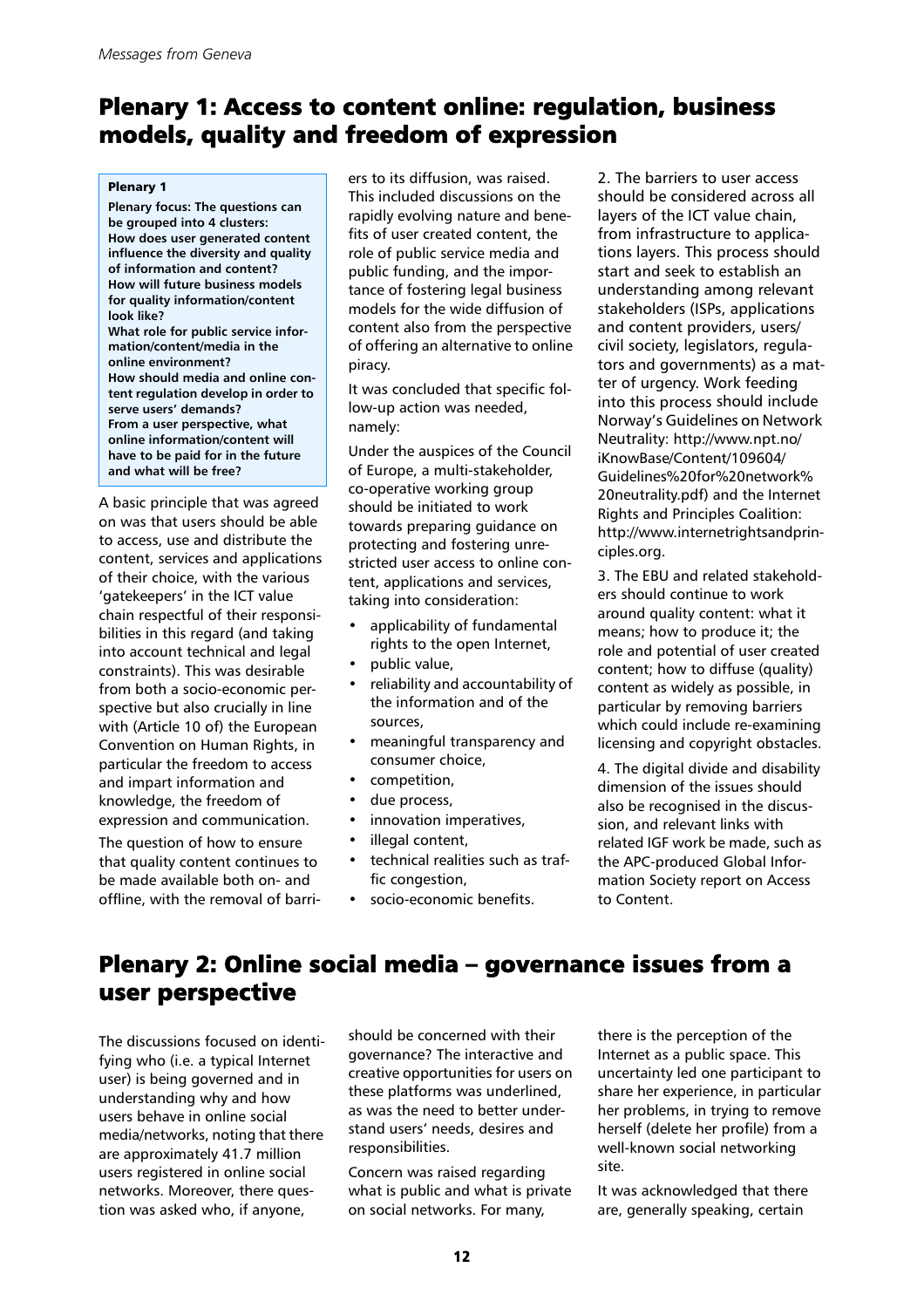### Plenary 2

**Plenary focus: Freedom of expression with regard to the user's image, identity and intimacy, as well as their right to reply and other means of redress. Privacy issues: the implications of "profil[ing". Right to anonymity for users](http://www.internetrightsandprinciples.org)  on social networks? What do users expect from providers and from governments? What rules for online social media? How will they develop their own internal rules? How do we manage diverse nationally applicable laws?**

(privacy) issues which require attention and necessitate the user to be careful. It was stressed that these networks are a choice and offer both public and private spaces.

The social phenomena of these spaces was discussed. The management of users' intimacy and the feeling of community and of safety in these spaces was stressed. For some, the addictiveness of being in a virtual circle of friends is often too great for young people who, as a result, willingly cede their rights (to privacy) in exchange for expression and inclusion.

<span id="page-12-0"></span>Media literacy was underlined as an important  $-$  but not the only  $$ response in addressing the concerns about online social media/ networks, with particular reference:

- the consequences of communicating and sharing in (semi-) public spaces for other users (e.g. when 'tagging' friends), in particular with regard to privacy and data protection
- the business models driving these (free) services which encourages freedom of expression with, arguably, inade-

quate regard to the user's rights and freedoms

- 'learning by doing' literacy is not enough, there is a need for more concerted efforts to improve formal and non-formal education (e.g. making young people aware of and evaluate their skills), their civic engagement (citizenship) and participation in public life
- understanding the terms and conditions of services (e.g. deleting profiles, ownership of uploaded content, data retention) and, in this connection, the legal issues concerning their use
- learning how to deal with and mediate the use of Internet in the home and at school
- understanding the gap between what users, in particular young people, do and what they understand.

The responsibilities of Internet actors in their provision of services and technologies was discussed, in particular with regard to the relationship between the provider and user. The business models behind these free services were highlighted, in particular with regard the varying levels of selfregulatory privacy policies that these companies offer. The importance of quality content and services, and in building trust between providers and users was also stressed.

There was considerable focus on the terms and conditions offered by social network providers, in particular:

it was suggested that services offered for free often spurred companies into drafting 'catch all' terms and conditions of service in order to maximise

their control and flexibility to make profit

- many complaints about these services occurred because the terms and conditions of service were unclear thereby necessitating greater efforts to make them more clear, simple and transparent
- the option for users to remove and delete all traces of their profile i.e. the right for the Internet to forget
- the need to examine the enforceability of legal rights and responsibilities of providers and users with particular regard to European and international standards (e.g. data protection)
- the proportionality of sanctions (e.g. cutting access to some or all services) from a human rights perspective, in particular the right to freedom of expression according to Article 10 of the European Convention on Human Rights, was pointed out with reference to the uncertainty and foreseeability of terms and conditions and the dominant position that certain social network providers have.

In addressing many of the abovementioned issues, there was discussion on internal governance frameworks by/for online social media/networks as a means of promoting their transparency. Moreover, better and more systematic feedback services for users were proposed. The need for dominant social networking sites to engage in Internet governance discussions was also considered to be an important step in engaging with their users, their peers and other stakeholders.

## Plenary 3: The post-JPA phase: towards a future Internet governance model

The key aim identified in the EuroDIG discussions was that the model of Internet governance should enhance the stability, reliability, resilience and security of the functioning of the Internet. There was consensus that any future Internet Governance model

should build on the existing framework as set up in and around ICANN. It was noted by many participants that the ICANN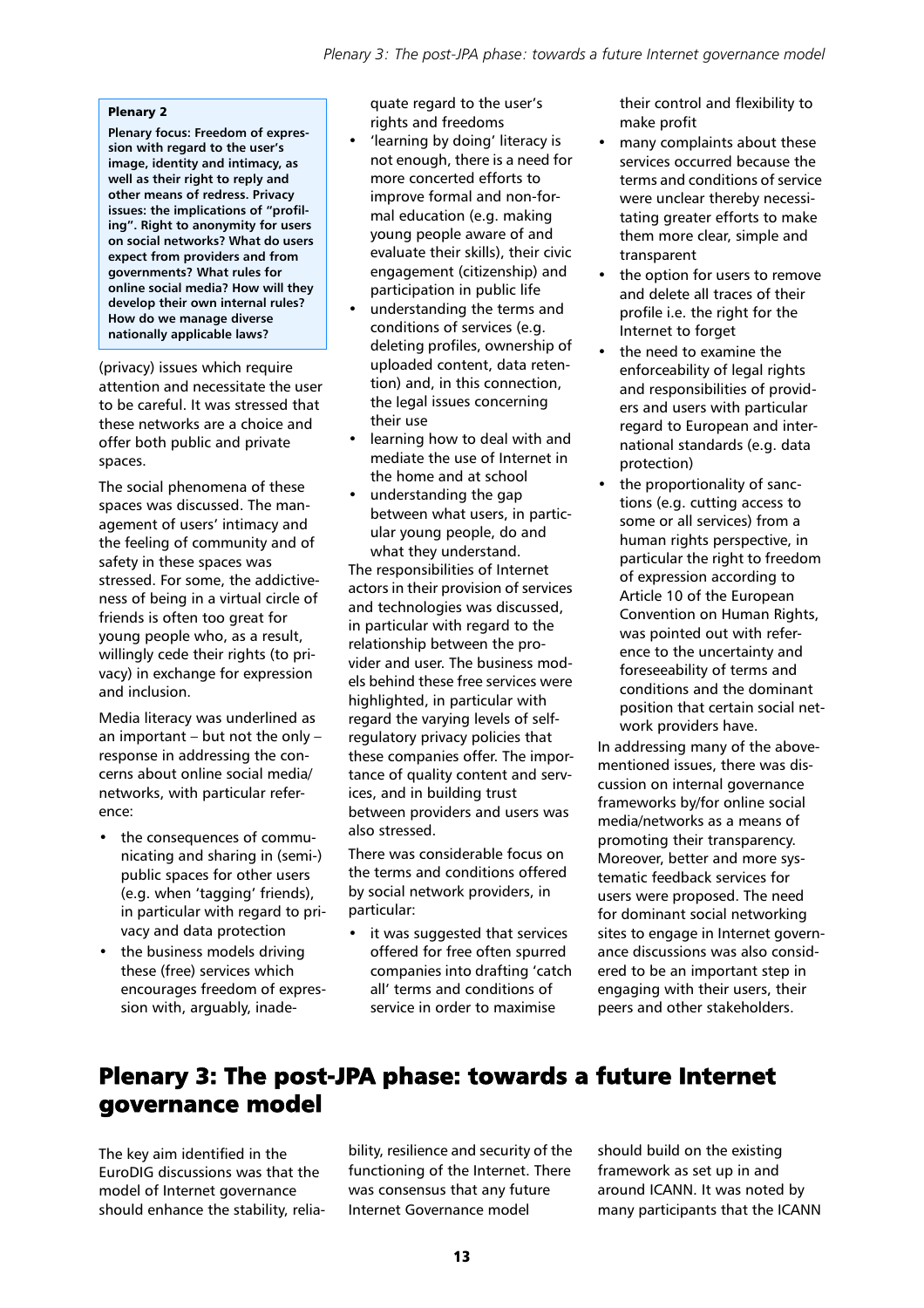#### Plenary 3

**Plenary focus: NTIA-RFC. European recommendation to US DoC about future of ICANN and IANA. What is meant by multistakeholder governance of the Internet? What are the respective roles of the different stakeholders? Is the business sector able to take fully responsibility of the well-functioning of the Internet? What would be an appropriate form of regulation for the management of the critical Internet resources? On what fundamental values and principles should this be based? Is there a "European common view" on this? Note: this discussion was before the announcement of the Affirmation of Commitment, which addresses many of the issues identified by EuroDIG.**

model had broadly proved to be a successful bottom-up experiment in multi-stakeholder governance with private sector leadership.

<span id="page-13-0"></span>There was also broad consensus that transparency and accountability were fundamental to any Internet governance structure. It was noted that ICANN had made significant progress in terms of transparency in its policy development and consultation processes and in the provision of ready access to information through its website. It was also noted by several participants that ICANN was at least equally, if not more, transparent than many international and intergovernmental organisations. However, participants warned that providing large quantities of information and documentation did not necessarily enhance transparency. Rather in certain circumstrances, it might well lead to the overburdening of stakeholders who had limited resources to be able to identify information relevant to their interests.

With regard to accountability, it was noted by many participants that ICANN's corporate and legal accountability was well developed compared to other international organisations. In the fields of public sphere and participating community accountability, some participants noted the achievements have been less convincing. It was also noted that, given its function of managing a resource of a global public interest, ICANN should be accountable to the global Internet community, not just to special interest groups. Many participants were of the view that civil society participation in ICANN was not yet sufficient. The discussions in EuroDIG concluded that structures for civil society participation should be further developed and that there should be more support for more diverse and better organised civil society representation within ICANN. ICANN's current proposals to improve institutional confidence, including creation of a review mechanism for decisions taken by the ICANN Board, were broadly welcomed.

With regard to the question of whether there should be some oversight of the functioning of ICANN, there was consensus that this should not be a role for a single government or a small group of countries. Rather it was agreed that any future oversight structure should be internationally representative of the global Internet community. Some advocated that the Internet Governance Forum (the IGF) as a multistakeholder platform at the global level could have a role in a future oversight mechanism. However, questions were raised in the EuroDIG discussions as to how such a link to the IGF would work in practice.

Furthermore, there was consensus that ICANN's Governmental Advisory Committee (the GAC) should be strengthened and that the role and competence of governments within the ICANN model needed to be more clearly defined. Participants agreed that the key roles for governments were to defend the public interest, to protect fundamental human rights (which applied equally on the Internet) and to ensure that international law was respected. Whether the advisory function, within ICANN, for governments was sufficient in order to exercise this role was questioned by some participant. It was further proposed that ICANN could consider the setting-up of an external advisory body for human rights and international law.

Participants also agreed that public policy with regard to country code top level domains (ccTLDs) should remain within the sovereign rights of states and be established locally rather than by ICANN, unless it could be shown that a policy issue had a global impact and needed to be resolved within an international framework.

With the expiry of ICANN's Joint Project Agreement with the US Department of Commerce (the JPA) on 30 September 2009, there was consensus that this should not be considered as the end of the development of the Internet governance model but rather as the beginning of a new period and a new process for widening the framework of accountability within which ICANN would carry out its role. A key question for the participants was how this process and the future discussions should be structured.

### Plenary 4: Arrangements for a European IGF and future EuroDIG events

There was full support for the creation of a pan-European platform to discuss Internet governance.

The European movement for such regional dialogue, including the engagement of European entities, organisations and delegates, had significantly grown and evolved since 2008.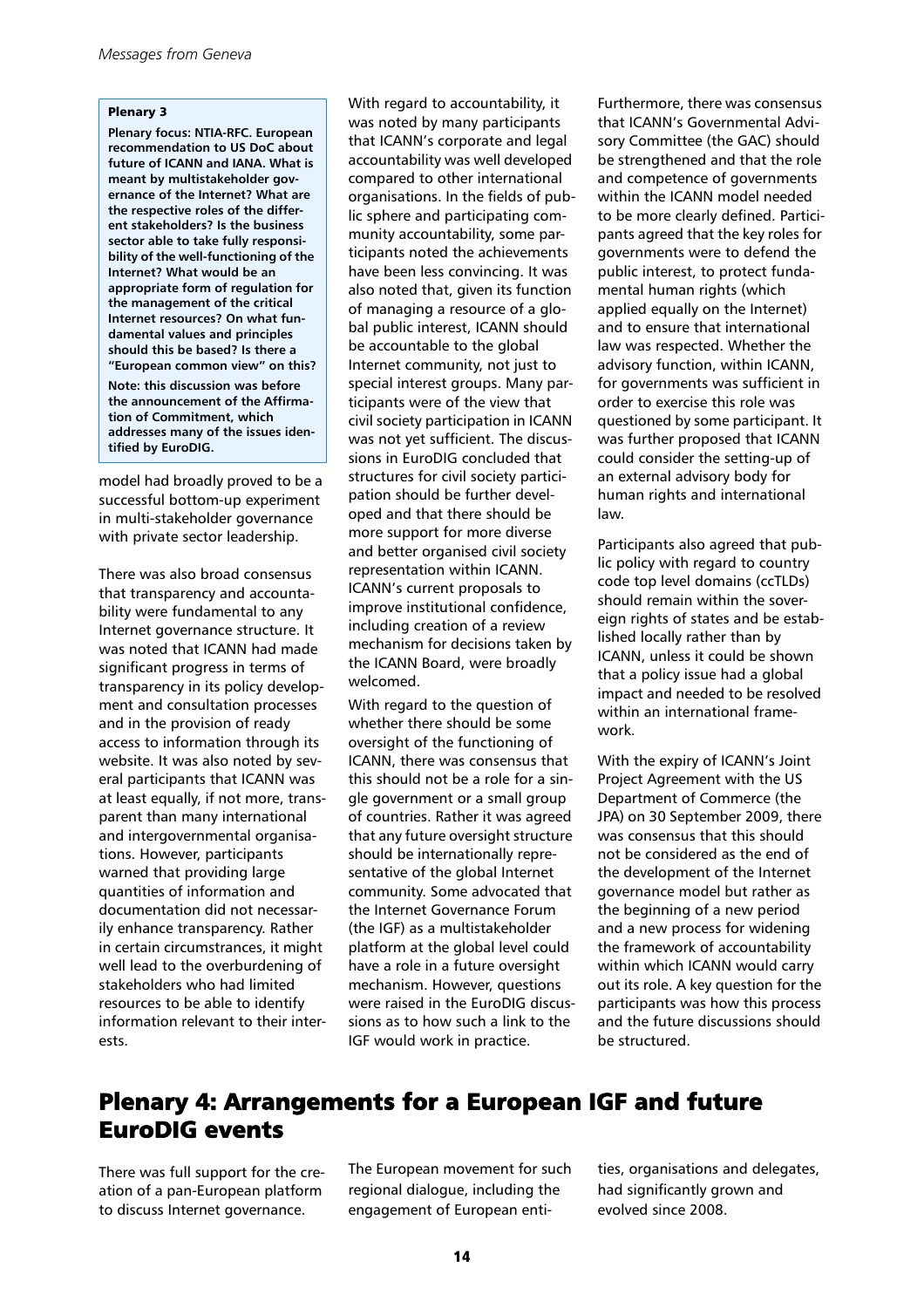#### Plenary 4

**Plenary focus: Is there a need/ desire for a European IGF? What should be its mandate and objectives? If so, how should such a regional forum work? How should it link to national, global and other regional Internet governance initiatives? How could it help to improved e-participation in Internet governance?**

Information and experiences were shared about existing national IGF and IGF-like structures, namely France, Italy, Portugal, Spain and United Kingdom, and about others that were being planned (i.e. Denmark, Finland, Sweden, Switzerland) including those from Central and South Eastern European countries (i.e. Bulgaria, Georgia, Romania, Serbia, Ukraine). Certain participants from outside Europe stressed the importance of the establishment of a European IGF as a way to enhance European presence and credibility at the global level through the IGF. Better European cooperation with other regions of the world was also called for.

The objectives of a European dialogue platform should not only be for information exchange but also for the sharing of best practice, experience creation and expansion of knowledge, helping European stakeholders to be better informed in their decision making, developing and facilitating multistakeholder action, tracking national, regional and global progress in the use of ICTs, and enabling Europe to have a stronger voice at the global level through the IGF. There was consensus that a European IGF should help to influence the UN processes of deciding on the renewal of the IGF mandate in 2010 taking into account the influence of ICANN and its post JPA phase.

It was stated that the objective should not be for Europe to have only one voice but to identify common ground which is shared by all and spread through several voices which convey the same messages. This was pointed out to be one of the main strengths of Europe within this global process.

Discussion on the *modus operandi* of future EuroDIG – European IGF events highlighted:

• EuroDIG – the European IGF should operate as a platform network for national IGFs which allows for balanced multi-stakeholder participation (ensuring industry/private sector, youth and parliamentarian participation) supported by a light organisational structure with a flat organisational hierarchy and a small permanent centralised secretariat. The participants welcomed both

the Council of Europe's offer to provide secretariat support and the offer of assistance from OFCOM Switzerland to EuroDIG. The support of other European countries and institutions/organisations, such as the European Parliament, was also underlined, in particular as a follow-up to and outcome of the EuroDIG. The incoming Spanish Presidency of the European Union offered the possibility to take advantage of their semester to boost and to support the launch and the first EuroDIG – European IGF, allowing for a proper preparation of the 5th UN IGF that will take place in autumn 2010.

EuroDIG – the European IGF could usefully follow the rhythm of the IGF and its devolved structures and consultations such as the dynamic coalitions and IGF consultation meetings. For 2010, bearing in mind the planning of the 2010 IGF in Lithuania, the ICANN meetings on 7-12 March in Nairobi and on 20-25 June in Brussels, and the ITU Plenipotentiary Conference on 4-22 October in Veracruz (Mexico), it was deemed most appropriate for the EuroDIG-European IGF to be convened in late May or early/mid-June 2010.

# Audience takeways, conclusions and next steps

### <span id="page-14-0"></span>**Participation and inclusiveness**

Participants were very satisfied that participants from all over geographical Europe attended the event, although some thought that it would be good to further increase the number of participants from Eastern Europe in the future.

The participants noted that representatives from all major stakeholder groups, i.e. civil society, governments, youth, academia, industry, media, parliamentarians, intergovernmental and international organisations, were present at the event. There was a consensus in the room, that the participation of all stakeholders, especially from the business sector, should be further enhanced in the future.

In particular the participation of youth representatives and of parliamentarians was considered to be positive and it was noted that more youth and more members of national parliaments and of the European Parliament should be included in the future.

Lively social reporting and remote discussions via online tools (particularly twitter and social networks) expressed the capacity and the need for the enhanced and officially organised remote participation approach and tools in future.

Overall, it was considered important to increase the variety of profiles of participants (for example those representatives of persons with disabilities), further develop professional capacities of stakeholders and to continue ensure multi-lingualism.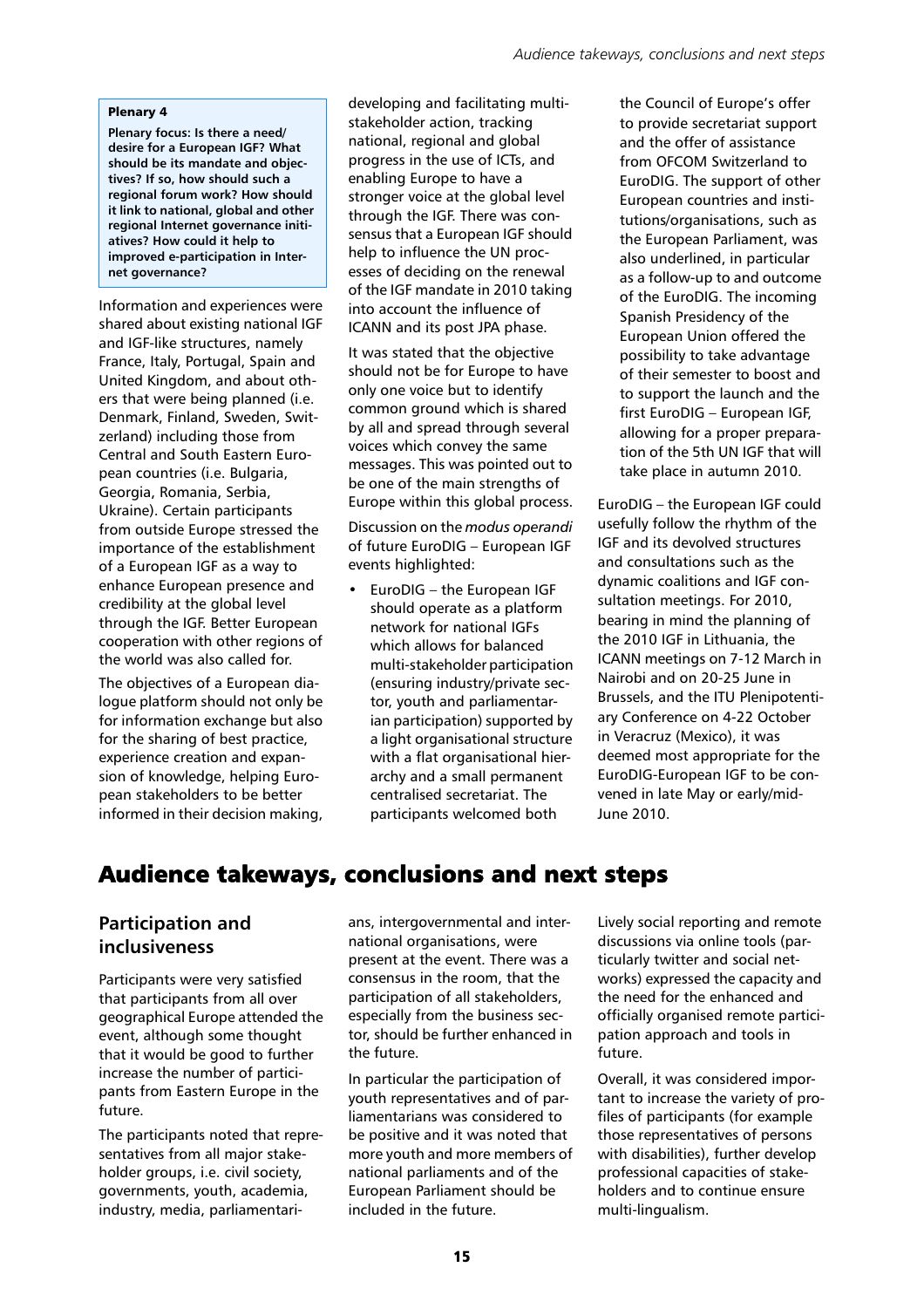### **Organisation and format**

Participants welcomed the positive spirit of openness and interactivity of the discussions at EuroDIG, involving the whole audience in the discussions.

Participants underlined the high quality of contributions and discussions and underlined the need to continue EuroDIG – European IGF meetings that would allow Europe to identify European common ground and European best practices and better feed in the

European experience in the global Internet governance meetings.

Future EuroDIG – European IGF meetings should continue to be inclusive and open to all interested European stakeholders. They should build on the modalities and networks created through EuroDIG and should continue to be organised relying on an open-ended and light organisational structure with a flat hierarchy.

<span id="page-15-0"></span>In order to provide for sustainability of the dialogue, participants

were in favour of having a small permanent secretariat. To this end, the participants welcome the Council of Europe proposal to provide this secretariat and the assistance offered by others.

Future EuroDIG – European IGF events should remain inclusive, open-ended, representative and transparent. The development of national IGF and IGF-like structures and their linking to the regional and global level should also be supported.